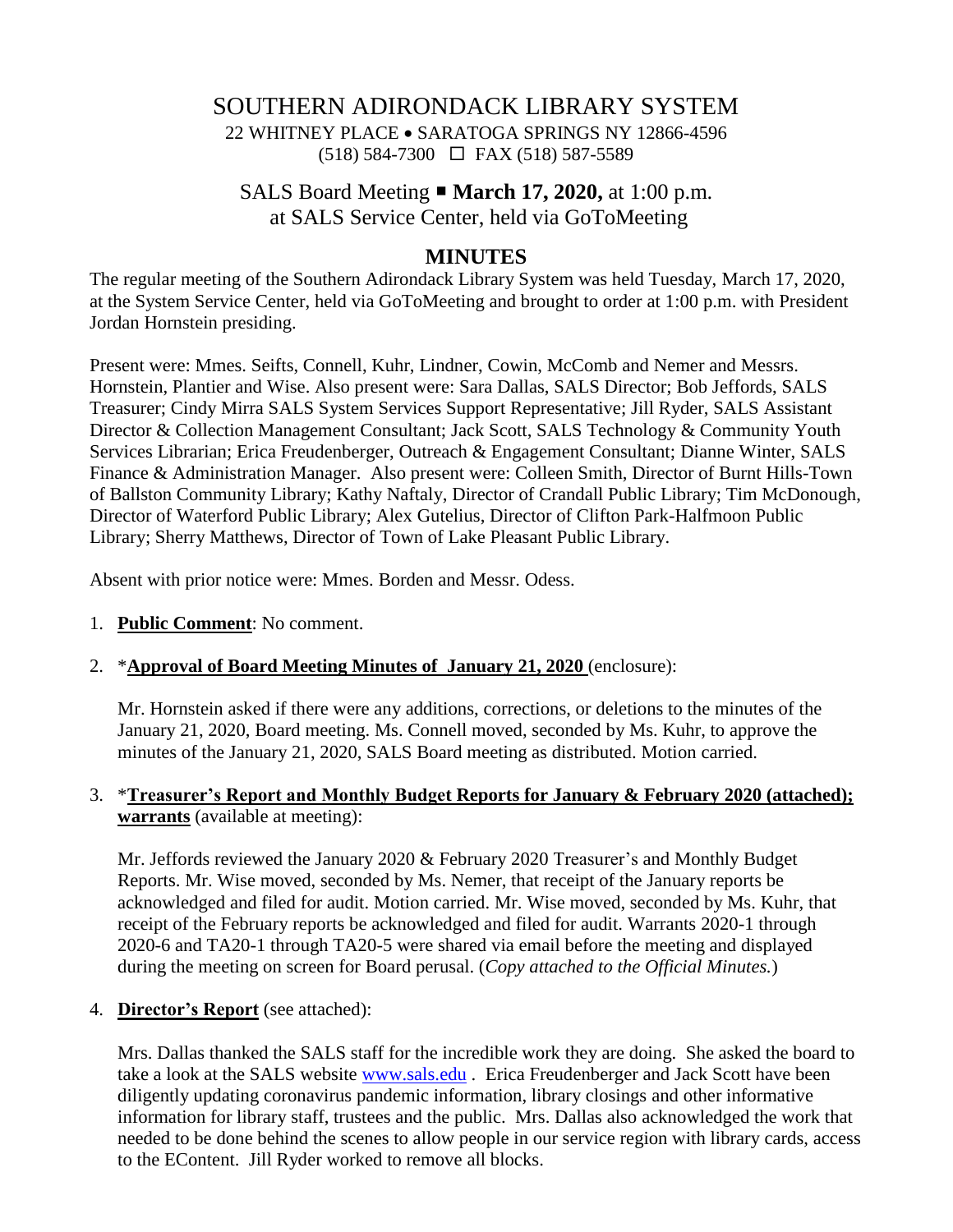*SALS Board Meeting Minutes, March 17, 2020………………………………………………..……..2* Working in tandem, Jill Ryder, Diane Robinson and Sharon O'Brien came up with procedures/instructions for libraries to follow with circulation, hold lists, fines among other things.

Mrs. Dallas also thanked Michele Largeteau, Dianne Winter, Erica Freudenberger, Jack Scott and Jill Ryder for helping draft the Pandemic Policy that the board is asked to pass today.

Mrs. Dallas has been answering questions and sharing information with member library staff and boards. She has reached out to an attorney to provide information to help library boards understand paying part time and full-time employees.

As of today, the counties of Warren, Washington and Saratoga have declared State of Emergency.

Governor Cuomo issued this statement: "I am directing all local governments to allow their nonessential personnel to stay home, work from home, with a 50 percent minimum. Work from home, which is the same thing I am asking private businesses. If we can ask private businesses to do that, government, I think, leads by example."

When things get back to normal, we can discuss new locks on the building. We have two quotes.

Finally, we still need to remember the budget. With the budget negotiation process being expedited this week, we need to ensure that library funding remains part of the conversation. Amid this crisis, we need you to find a moment to send a message in to Albany to ensure that we have the resources we need to resume operations and support our communities.

- 1. We are asking that you use the template sent by email to all board members to send an email to our Senate and Assembly members.
- 2. Further we are asking that you share this request with the library directors whom you represent.

We are not intending to undertake a large-scale grassroots campaign at this time but are relying on those in leadership positions to carry the message on behalf of the community at-large.

We know that you are all overwhelmed with this crisis, and don't send out this request lightly. Finding a moment to remind Albany that we are in need, will serve to safeguard our funding for tomorrow.

### *Joint Automation Report*:

Mr. Wise stated that due to the coronavirus pandemic the JA Council has not met and will not be meeting until further notice.

### *Other*: None.

## 5. **Committee Reports**:

- A. *Audit & Finance (R.Wise, chair)*: No report.
- B. *Building (C. Connell, chair)*: No report.
- C. *Bylaws (R. Wise, chair)*: No report.
- D. *Central Library (D. Nemer, chair)*: No report.
- E. *County Aid Coordinators (Seifts, Connell, Odess, Plantier)*: No report.
- F. *Library Services (C. Kuhr, chair)*: No report.
- G. *Personnel (L. Borden, chair)*: No report
- H. *Trustee Nominating (D. Nemer, chair)*: No report